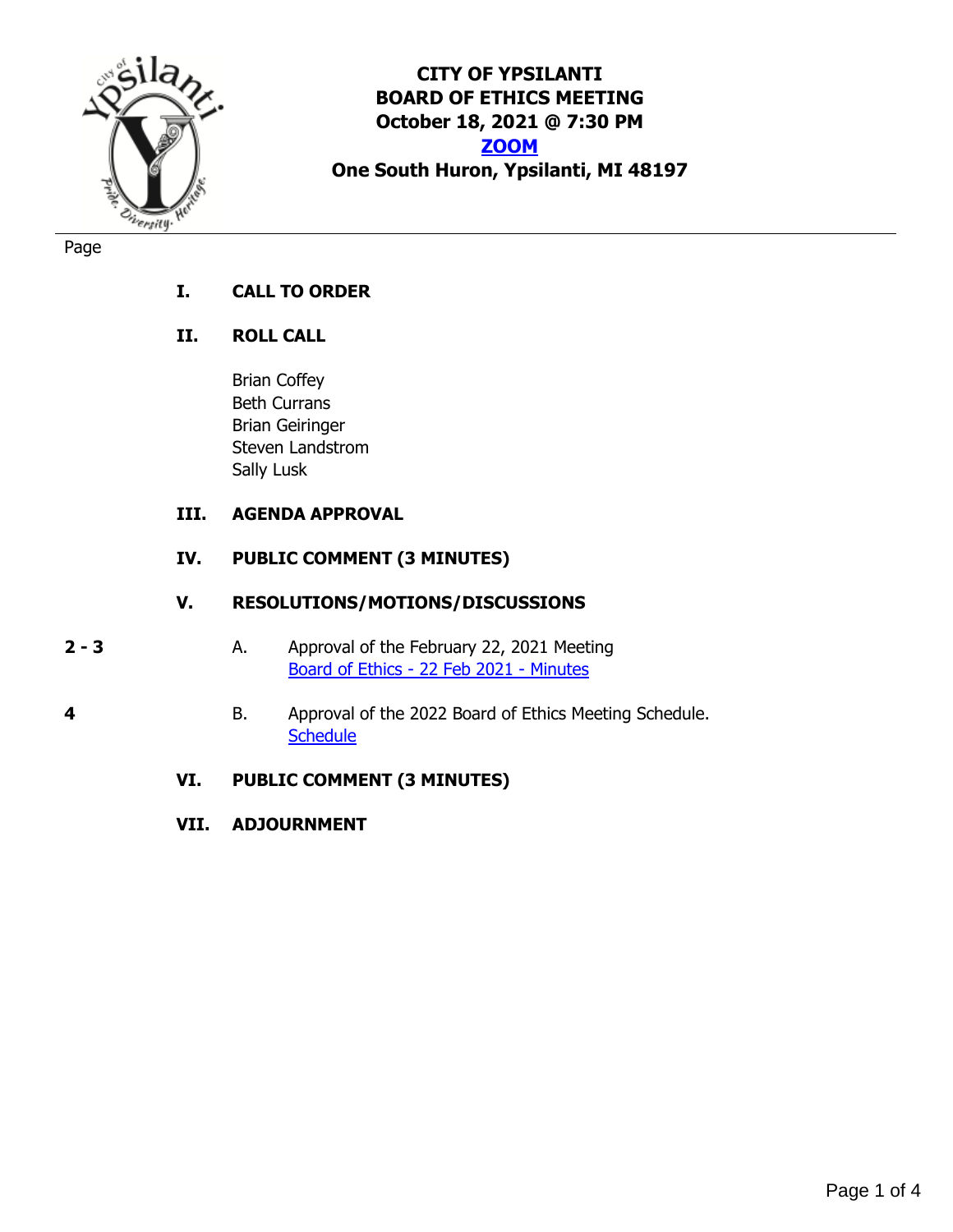<span id="page-1-0"></span>

# **MINUTES Board of Ethics Meeting**

**7:00 PM - Monday, February 22, 2021** Zoom Meeting

The Board of Ethics of the City of Ypsilanti was called to order on Monday, February 22, 2021, at 7:00 PM, in the Zoom Meeting, with the following members present:

#### **PRESENT:**

#### **ABSENT: None**

**I. CALL TO ORDER**

**Meeting called to order at 7:00 P.M.**

**II. ROLL CALL**

**Board Member Steven Landstrom (Washtenaw County, City of Ypsilanti), Board Member Geiringer (Washtenaw County, City of Ypsilanti), Board Member Beth Currans (Washtenaw County, City of Ypsilanti), Board Member Sally Lusk (Pasco County, City of Land o'Lakes, FL), Board Member Brian Coffey (Washtenaw County, City of Ypsilanti).**

## **III. AGENDA APPROVAL**

**The agenda was approved as submitted. Board Member Beth Currans moved, seconded by Member Sally Lusk.**

## **IV. PUBLIC COMMENT (3 MINUTES)**

**None**

## **V. RESOLUTIONS/MOTIONS/DISCUSSIONS**

**a)** Approving Minutes of October 26, 2020.

#### **Board Member Lusk moved, seconded by Board Member Currans to approve the Minutes of October 26, 2020.**

**b)** Approval of the Board of Ethics 2020 Annual Report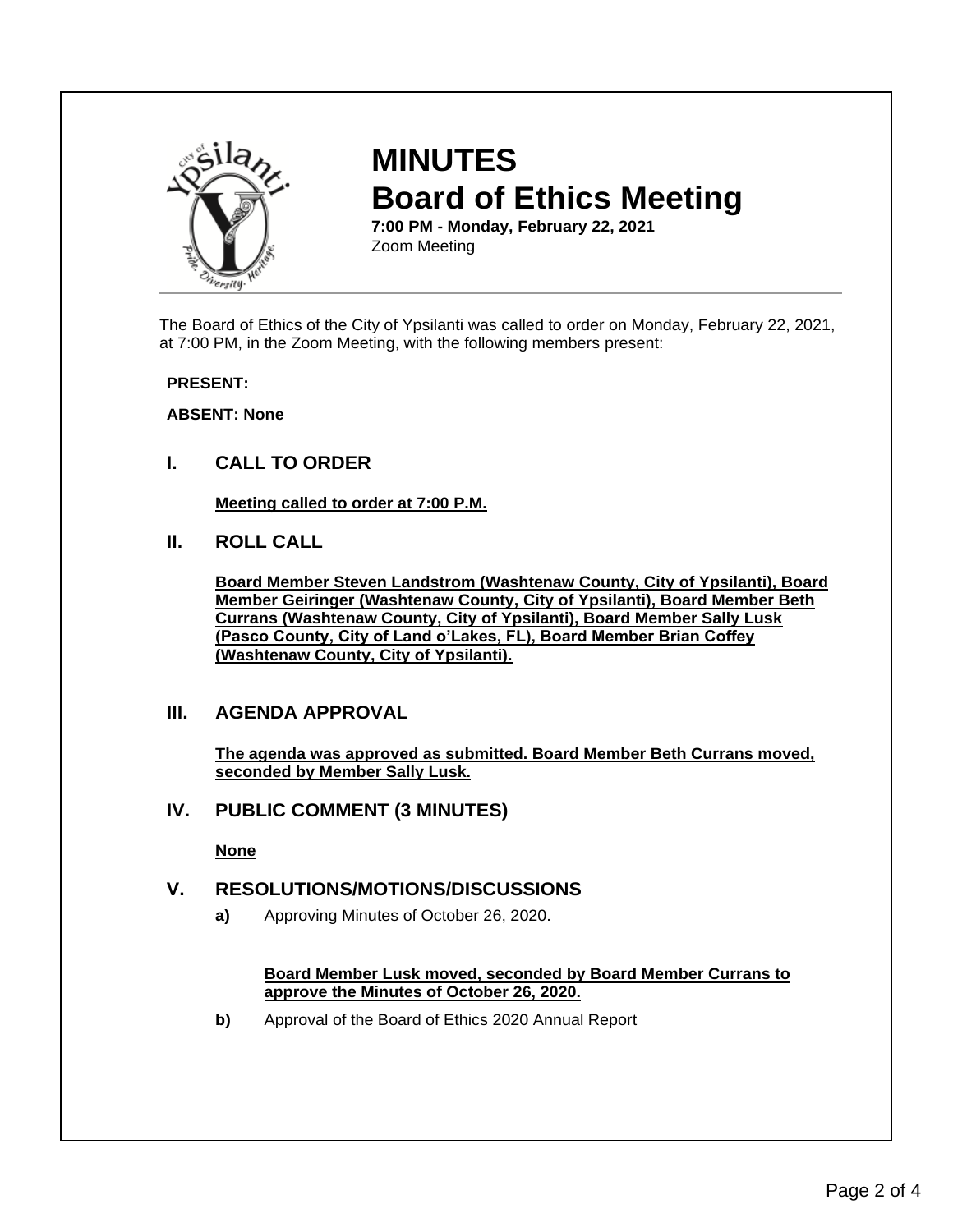**Board Member Lusk moved, seconded by Board Member Coffey to approve the Board of Ethics 2020 Annual Report.**

- **c) Election of Officers**
	- 1. **Chair**
		- a. **Board Member Lusk nominated Board Member Landstrom for Board Chair.**
	- 2. **Vice Chair**
		- a. **Board Member Currans nominated Board Member Geiringer for Board Vice Chair.**
- **d)** Discussion regarding Section 46-79(a) of the City Code

## **VI. PUBLIC COMMENT (3 MINUTES)**

**None**

### **VII. ADJOURNMENT**

**The meeting was adjourned at 7:25 P.M. Moved by Board Member Landstrom, seconded by Board Member Coffey.**